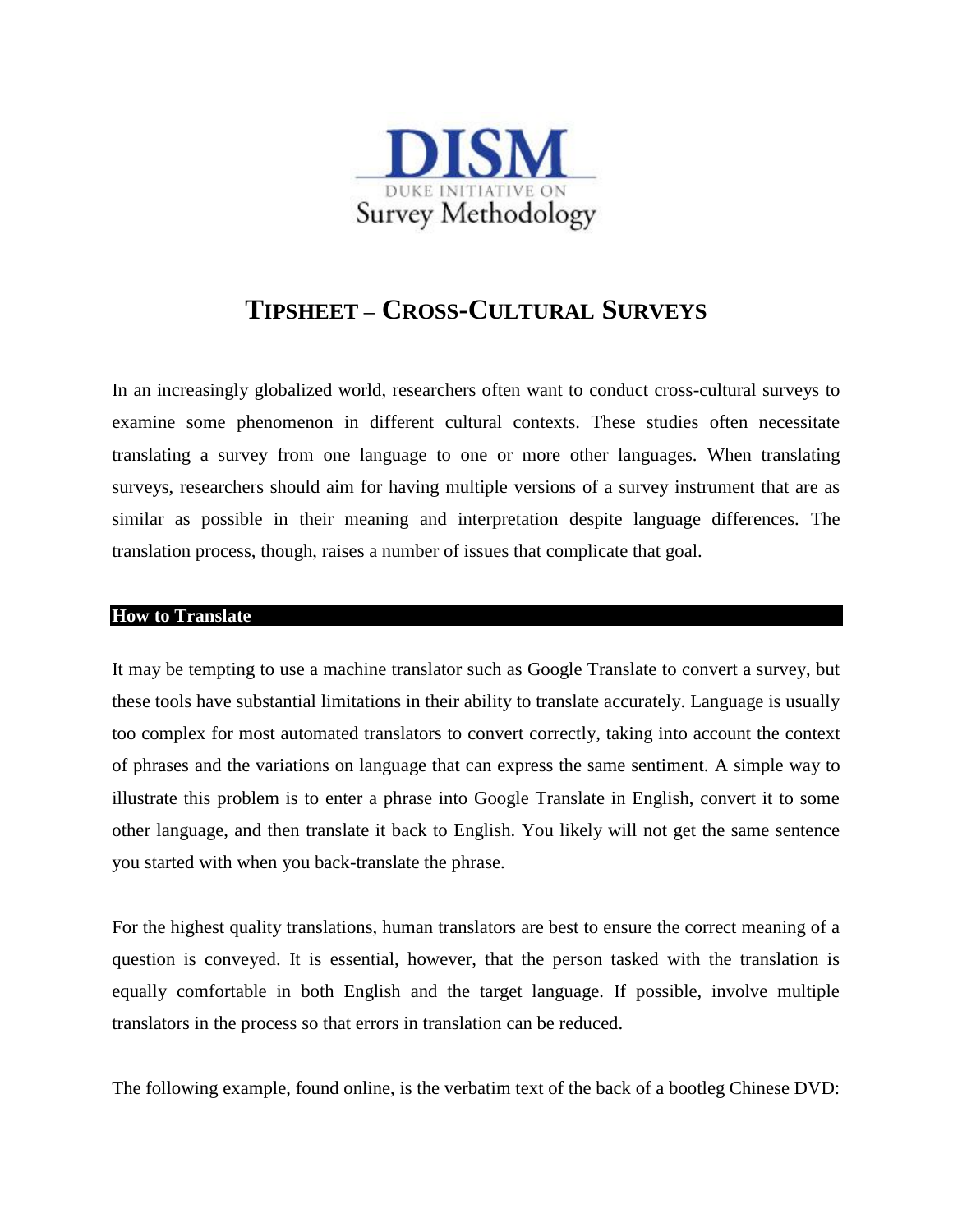*Vincent LaMarca job is to arrest kieelers, but this job is different. The suspect he is tracking is his own son. He a cop, LaMarca must tring the acclised to Justice. As a Pather, he must find wining actoce Robert De Niro, Frances Mc Dernad and James Franco. De Nice memorably plays LaMarca, burdened by tragedy and his failings as a father…and now putting his life on the line to do by his family and profession. "Do Nino has been sawing us greet stutt for30 years bou. But in this movie he shows us something nes." The San Fancisce Chroniole Mick La's Mick LaSalle wrote. Put another way: a greet actor rederines his greatness in City by the Sea.*

This is clearly a phonetic translation. The description of the movie as a whole conveys the sense of the plot, but the clear problems are the spelling, grammar, and sentence structure. This is an excellent example of the problems and complexity involved in translations, and a reminder that producing poor translations is dangerous to survey quality. It is essential that the person(s) tasked with the translations be genuine experts in the target language and that their work, when possible, should be independently verified.

Finding a qualified translator can be difficult, though, depending on the subject matter of the survey. If the content is related to a specialized field, it is critical that the translator possess some basic knowledge of the survey subject matter. Using a translator without content-specific knowledge increases the probability of translation errors substantially. Indeed, if the survey is about technical or scientific content, most fluent translator may not be qualified.

### **Ambiguity**

Even for single language surveys ambiguity can be a major concern, for multiple language surveys ambiguity can be one of the biggest obstacles to translation. To minimize the problem of ambiguity the source survey needs to be made as clear as possible. Ambiguity is not always obvious and can sometimes only come to light on a second or third reading, or by two people interpreting the same question differently. Some ambiguity can go unnoticed and can lead to respondents answering a completely different question to that intended by the survey's author, in which case the results will be fundamentally flawed.